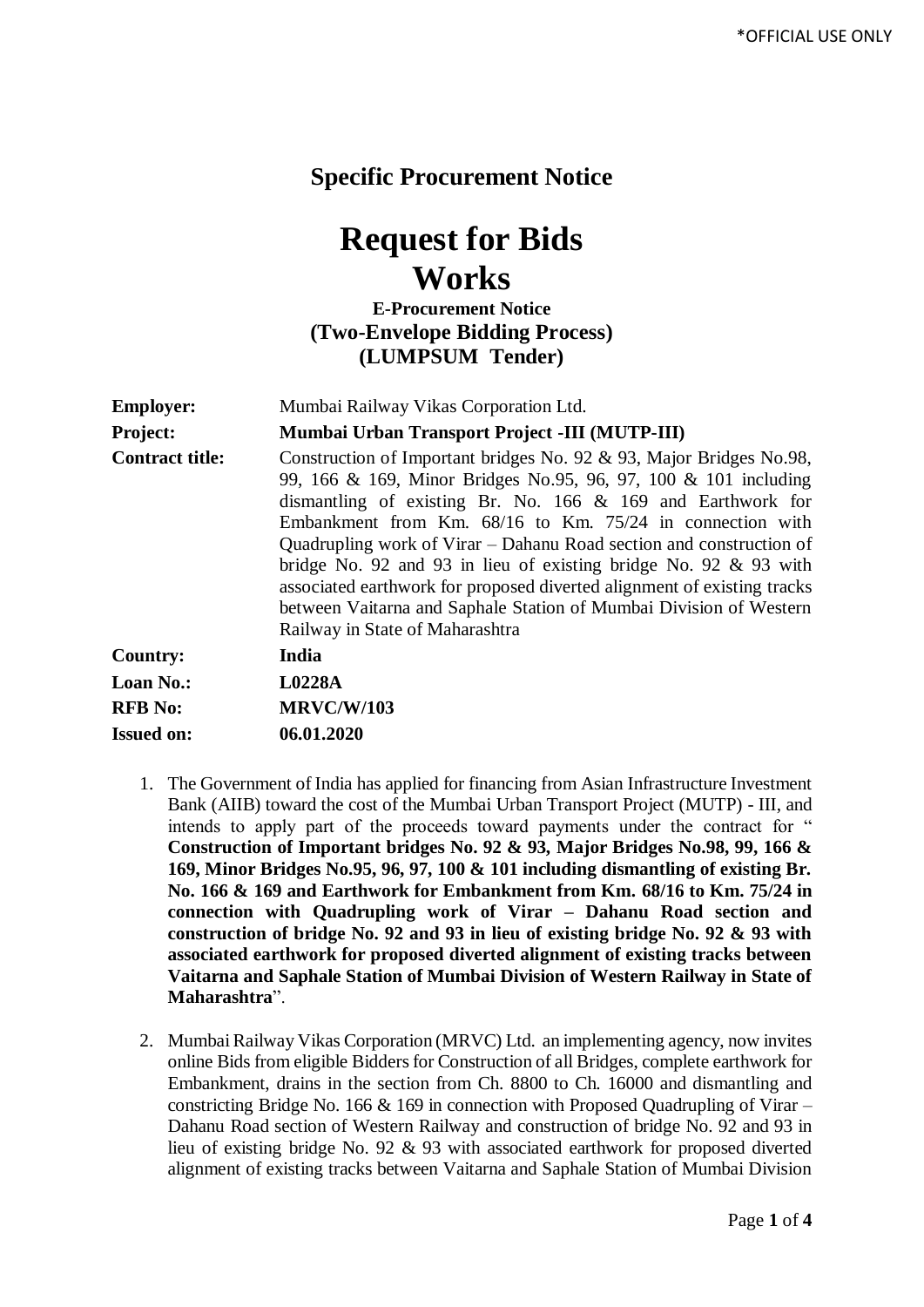of Western Railway in State of Maharashtra with stipulated completion period of the work is 42 Months as detailed in the Table below. **This is Lump Sum tender for the above mentioned work with detailed drawings provided by client. These detailed drawings are part of this document.** Bidders are advised to note the clauses on eligibility (Section I Clause 4) and minimum qualification criteria (Section III – Evaluation and Qualification Criteria), to qualify for the award of the contract. In addition, please refer to paragraphs 4.4 of the "Interim Operational Directive on Procurement Instructions for Recipients " setting forth Asian Infrastructure Investment Bank's policy on conflict of interest.

- 3. Bidding will be conducted through International Open Competitive Tender (IoCT) using Request for Bids (RFB) as specified in the Asian Infrastructure Investment Bank's "Procurement Policy of January 2016 " and Interim Operational Directive on Procurement Instructions for Recipients", June 2016, and is open to all eligible Bidders.
- 4. Interested eligible Bidders may obtain further information from Mr. Sunil Maske, Chief Project Manager-II, Mumbai Railway Vikas Corporation Ltd. (E-mail : [cpmii@mrvc.gov.in](mailto:cpmii@mrvc.gov.in) ) and inspect the Bidding document during office hours from 1000 to 1700 hrs. at the address given below*.*
- 5. The Bidding document in English is available online on [https://eprocure.gov.in](https://eprocure.gov.in/) from 06.01.2020 to 06.03.2020 for a nonrefundable fee as indicated in the table below. The method of payment will be demand draft/ cashier's check/ certified check payable at Mumbai in favour of "Mumbai Railway Vikas Corporation Ltd." or direct deposit to MRVC Bank account number as mentioned below the Table-A. Payment documents are to be submitted as per the procedure described in paragraph 9 below. Bidders will be required to register in the website. The bidders would be responsible for ensuring that any addenda available on the website is also downloaded and incorporated*.* Bid document is also available for information on official website of MRVC www.mrvc.indianrailways.gov.in. However bidder has to submit the offer only on eprocurement website [https://eprocure.gov.in.](https://eprocure.gov.in/)
- 6. For submission of the bids, the bidder is required to have Digital Signature Certificate (DSC) from one of the Certifying Authorities (CAs), authorized by Government of India for issuing DSC. Bidders can see the list of licensed CAs from the link [\(www.cca.gov.in\)](http://www.cca.gov.in/). Aspiring bidders who have not obtained the user ID and password for participating in eprocurement in this Project, may obtain the same from the website: [https://eprocure.gov.in.](https://eprocure.gov.in/)
- 7. Bids comprise two Parts, namely the Technical Part and the Financial Part, and both parts must be simultaneously submitted online o[n https://eprocure.gov.in](https://eprocure.gov.in/) (website) on or before 15.00 Hrs of 06.03.2020. Any bid or modifications to bid (including discount) received outside e-procurement system will not be considered. The electronic bidding system would not allow any late submission of bids. The "TECHNICAL PART" of the Bids will be publicly opened online on the same day in the presence of the Bidders' designated representatives and anyone who chooses to attend at the address below at 15.30 hours*,* and this could also be viewed by the bidders online. The "FINANCIAL PART" shall remain unopened in the e-procurement system until the second public Bid opening for the financial part. If the office happens to be closed on the date of opening of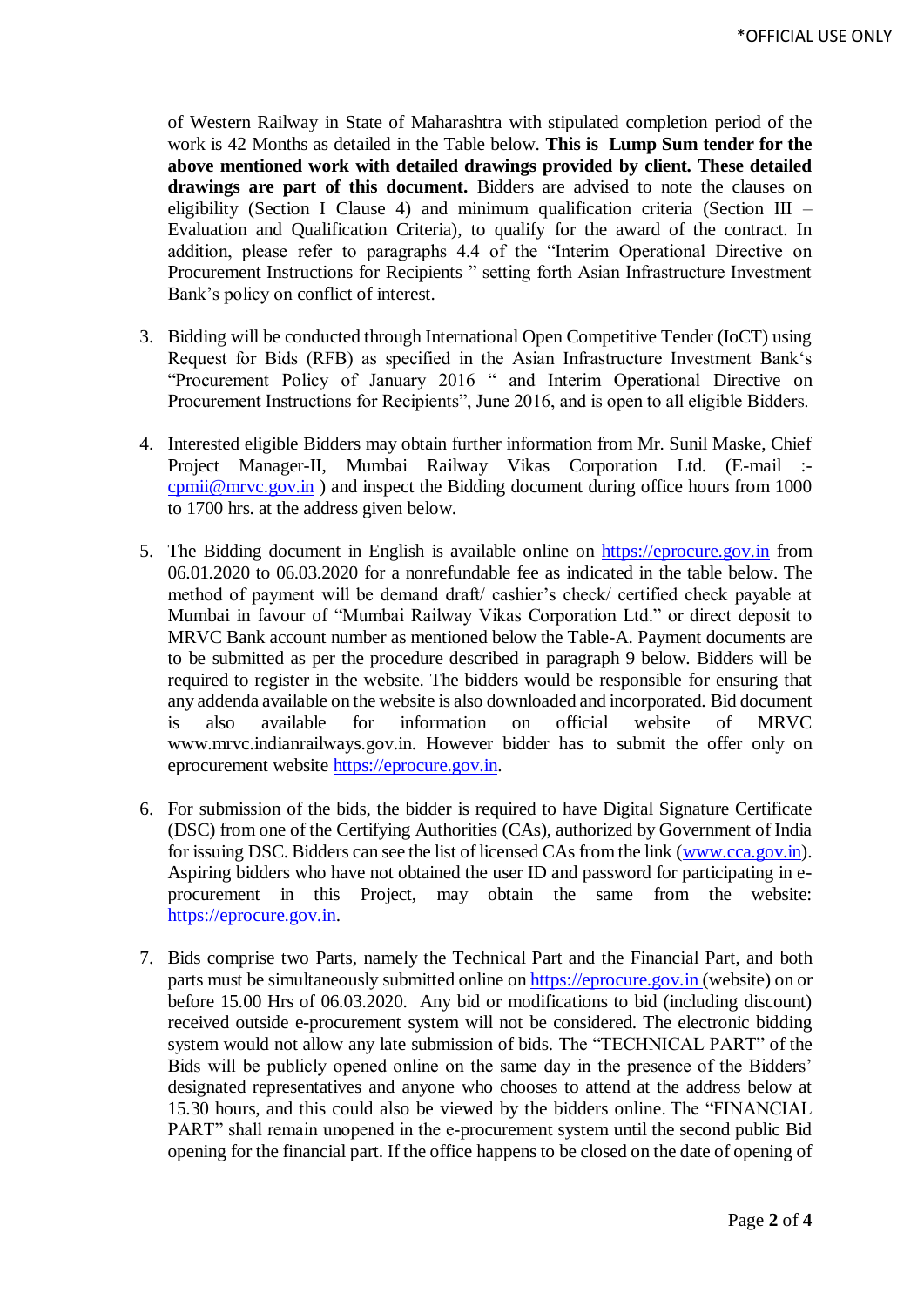the bids as specified, the bids will be opened on the next working day at the same time and venue.

- 8. All Bids must be accompanied by a Bid Security of the amount specified for the Work in the table below, drawn in favour of" Mumbai Railway Vikas Corporation Ltd." Bid security will have to be in any one of the forms as specified in the bidding document and shall have to be valid for 45 days beyond the validity of the bid. (The original bid security documents in approved form shall be submitted as per the procedure described in paragraph 9 below).
- 9. The bidders are required to submit (a) original payment documents towards the cost of bidding document and registration on e-procurement website (if applicable); (b) original bid security in approved form; and (c) original affidavit regarding correctness of information furnished with bidding document, with Chief Project manager –II, Mumbai Railway Vikas Corporation Ltd. , Second Floor, Churchgate Railway Station Building, Mumbai – 400 020 before the Bid submission deadline given above, either by registered post/speed post/courier or by hand in sealed cover, failing which such bids will be declared non-responsive, and will not be opened. The employer, MRVC is not responsible for any delay in submission of the original document. Ensuring that these documents reach the concerned MRVC official in time is sole reponsibility of the bidder.
- 10. A pre-bid meeting will be held on 22.01.2020 at 11.30 hrs. at the office of Mumbai Railway Vikas Corporation Ltd., Second Floor, Churchgate Railway Station Building, Mumbai – 400 020 to clarify the issues and to answer questions on any matter that may be raised at that stage as stated in ITB Clause 7.4 of 'Instructions to Bidders' of the bidding document. Bidders are advised to download the bidding document prior to the pre-bid meeting in order for bidders to have a good understanding of the scope of the requirements under this contract for discussion and clarification at the pre-bid meeting.
- 11. Other details can be seen in the bidding document. The Employer shall not be held liable for any delays due to system failure beyond its control. Even though the system will attempt to notify the bidders of any bid updates, the Employer shall not be liable for any information not received by the bidder. It is the bidders' responsibility to verify the website for the latest information related to this bid.
- 12. The address(es) referred to above is (are):

Shri Sunil N. Maske, Chief Project Manager-II Mumbai Railway Vikas Corporation Ltd., Second Floor, Churchgate Railway Station Building, M.K. road, Mumbai – 400 020. Maharashtra, India

Phone – 91 - 22 – 22092620 / Fax :- 91 – 22- 22096972

[cpmii@mrvc.gov.in](mailto:cpmii@mrvc.gov.in) *[www.mrvc.indianrailways.gov.in](http://www.mrvc.indianrailways.gov.in/) &* [https://eprocure.gov.in](https://eprocure.gov.in/)